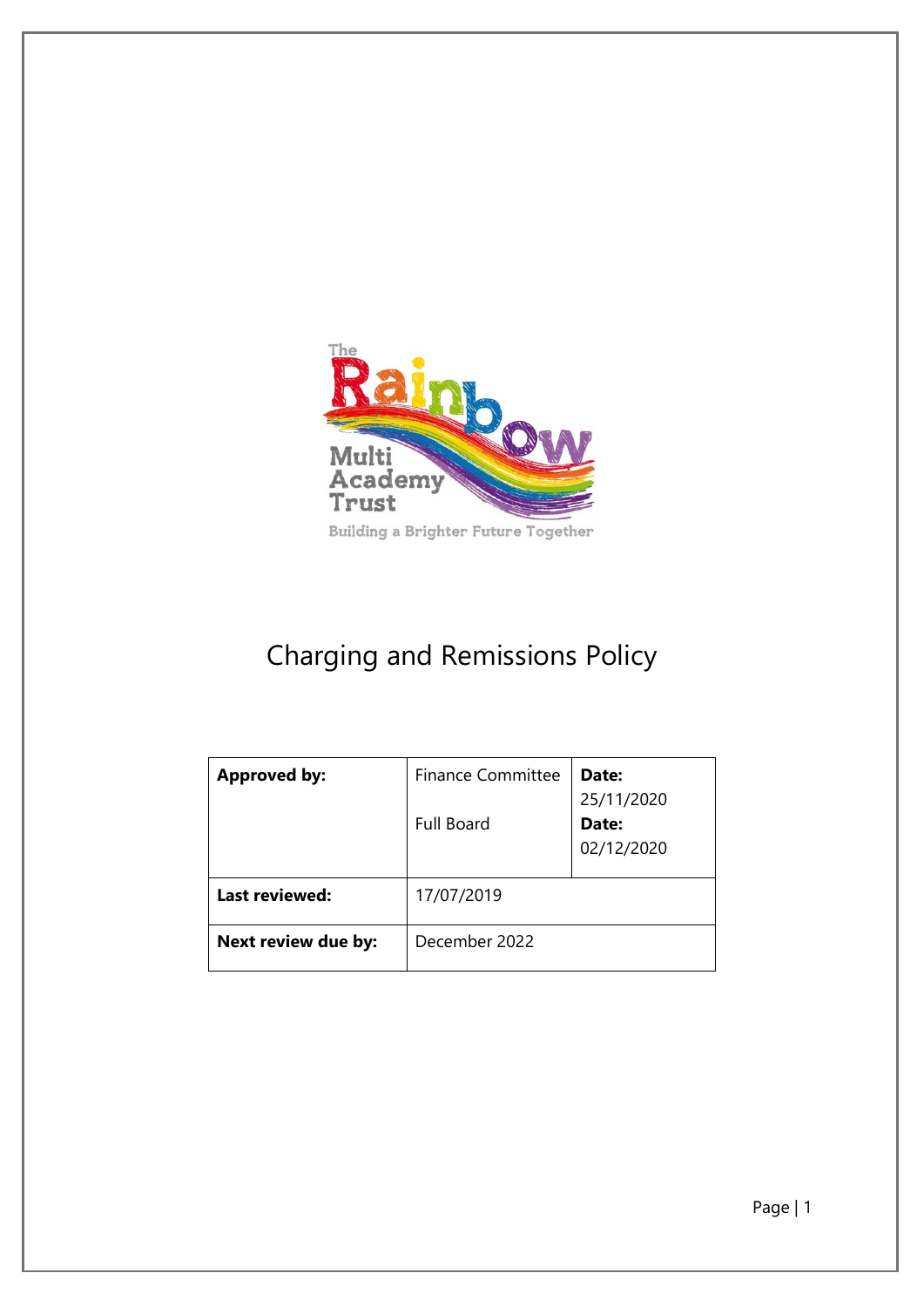# **Contents**

# **Aims**

Our school aims to:

- Have robust, clear processes in place for charging and remissions
- Clearly set out the types of activity that can be charged for and when charges will be made

# **2. Legislation and guidance**

This policy is based on advice from the Department for Education (DfE) on charging for school [activities](https://www.gov.uk/government/publications/charging-for-school-activities) and [the Education Act 1996,](http://www.legislation.gov.uk/ukpga/1996/56/part/VI/chapter/III) sections 449-462 of which set out the law on charging for school activities in England. Academies are required to comply with this Act through their funding agreements.

# **3. Definitions**

- Charge: a fee payable for specifically defined activities
- Remission: the cancellation of a charge which would normally be payable

# **4. Roles and responsibilities**

## **4.1 The Board of Directors**

The Board of Directors has overall responsibility for approving the charging and remissions policy, delegated to the Finance Committee.

In The Rainbow Multi Academy Trust, monitoring the implementation of this policy has been delegated to the CEO and Chief Financial Officer (CFO).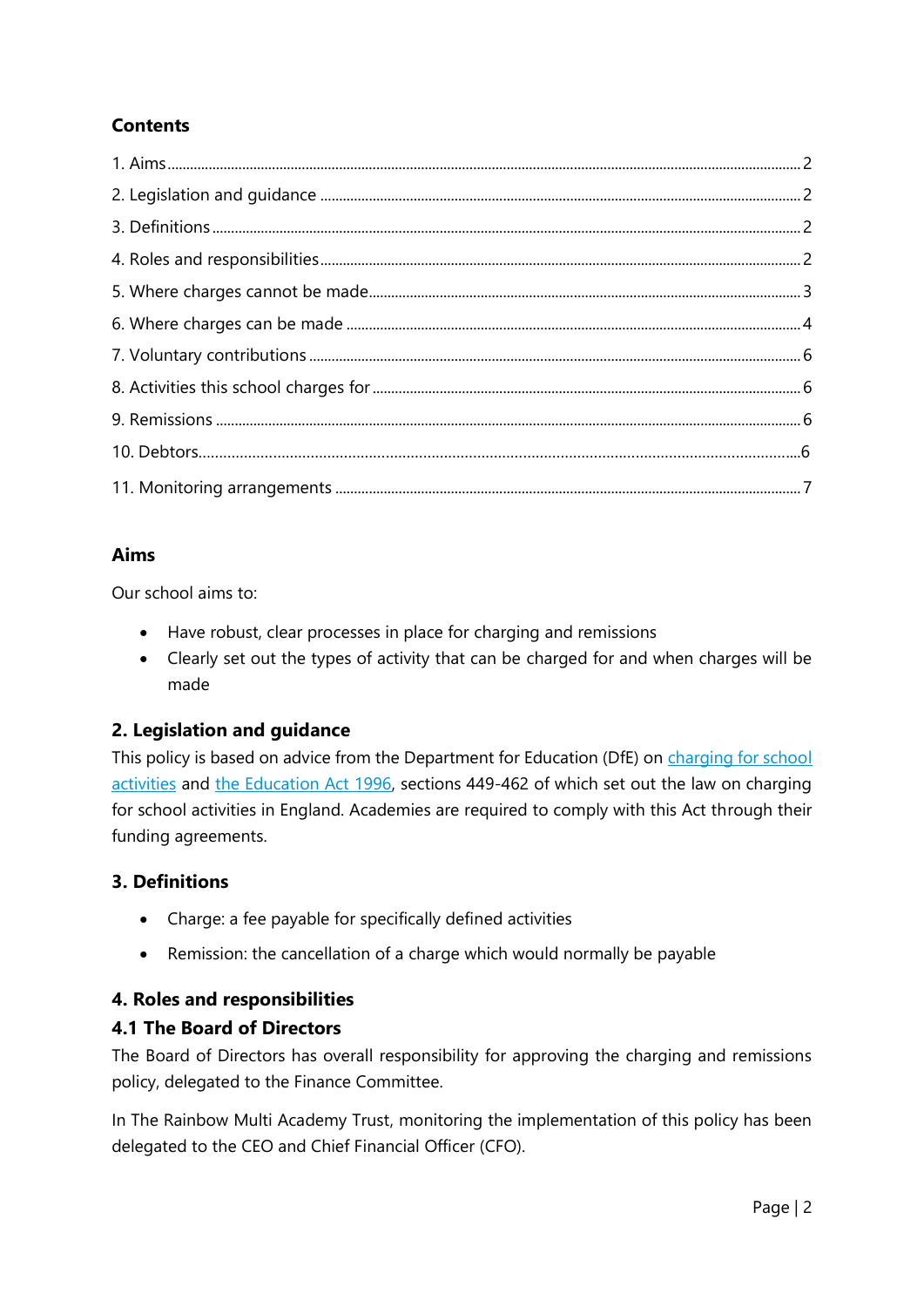# **4.2 The Head**

The head is responsible for ensuring staff are familiar with the charging and remissions policy, and that it is being applied consistently.

# **4.3 Staff**

Our staff are responsible for:

- Implementing the charging and remissions policy consistently
- Notifying the head or CFO of any specific circumstances which they are unsure about or where they are not certain if the policy applies

#### **4.4 Parents**

Parents are expected to notify staff or the head of any concerns or queries regarding the charging and remissions policy.

#### **5. Where charges cannot be made**

In each of the Trust's schools, charges cannot be made for the following:

## **5.1 Education**

- Admission applications
- Education provided during school hours (including the supply of any materials, books, instruments or other equipment)
- Education provided outside school hours if it is part of:
	- o The national curriculum
	- o A syllabus for a prescribed public examination that the pupil is being prepared for at the school
	- o Religious education
- Instrumental or vocal tuition, for pupils learning individually or in groups, unless the tuition is provided at the request of the pupil's parent
- Entry for a prescribed public examination if the pupil has been prepared for it at the school
- Examination re-sit(s) if the pupil is being prepared for the re-sit(s) at the school

## **5.2 Transport**

- Transporting registered pupils to or from the school premises, where the local authority has a statutory obligation to provide transport
- Transporting registered pupils to other premises where the governing board or local authority has arranged for pupils to be educated
- Transport that enables a pupil to meet an examination requirement when he or she has been prepared for that examination at the school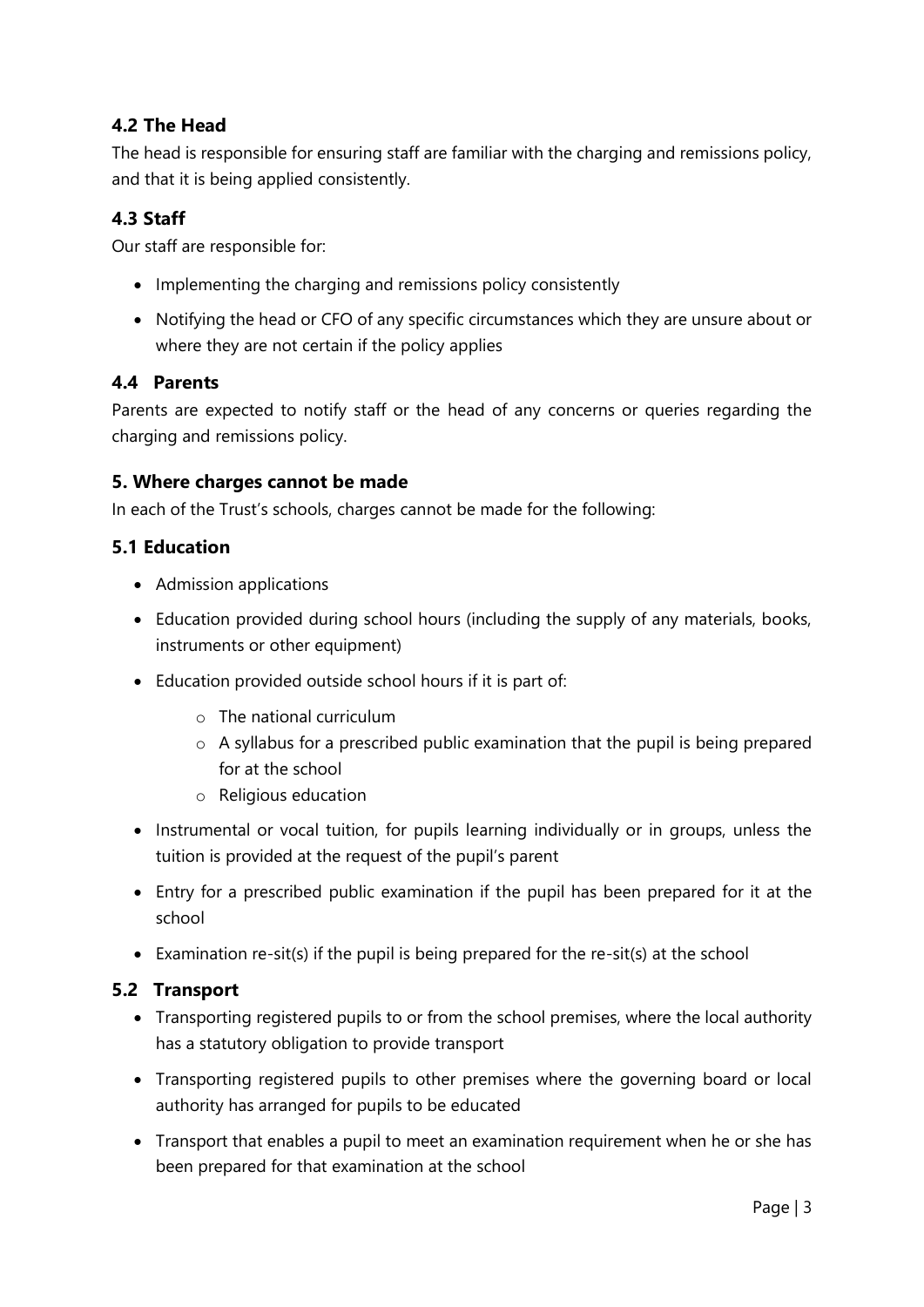Transport provided in connection with an educational visit

# **5.3 Residential visits**

- Education provided on any visit that takes place during school hours
- Education provided on any visit that takes place outside school hours if it is part of:
	- o The national curriculum
	- o A syllabus for a prescribed public examination that the pupil is being prepared for at the school
	- o Religious education
- Supply teachers to cover for those teachers who are absent from school accompanying pupils on a residential visit

## **6. Where charges can be made**

In each of the Trust's schools, charges can be made for the following:

## **6.1 Education**

- Any materials, books, instruments or equipment, where the child's parent wishes him or her to own them
- Optional extras (see below)
- Music and vocal tuition, in limited circumstances
- Certain early years provision
- Community facilities

## **6.2 Optional extras**

We are able to charge for activities known as 'optional extras'. In these cases, the school can charge for providing materials, books, instruments or equipment. The following are optional extras:

- Education provided outside of school time that is not part of:
	- o The national curriculum
	- o A syllabus for a prescribed public examination that the pupil is being prepared for at the school
	- o Religious education
- Examination entry fee(s) if the registered pupil has not been prepared for the examination(s) at the school
- Transport (other than transport that is required to take the pupil to school or to other premises where the local authority/governing board has arranged for the pupil to be provided with education)
- Board and lodging for a pupil on a residential visit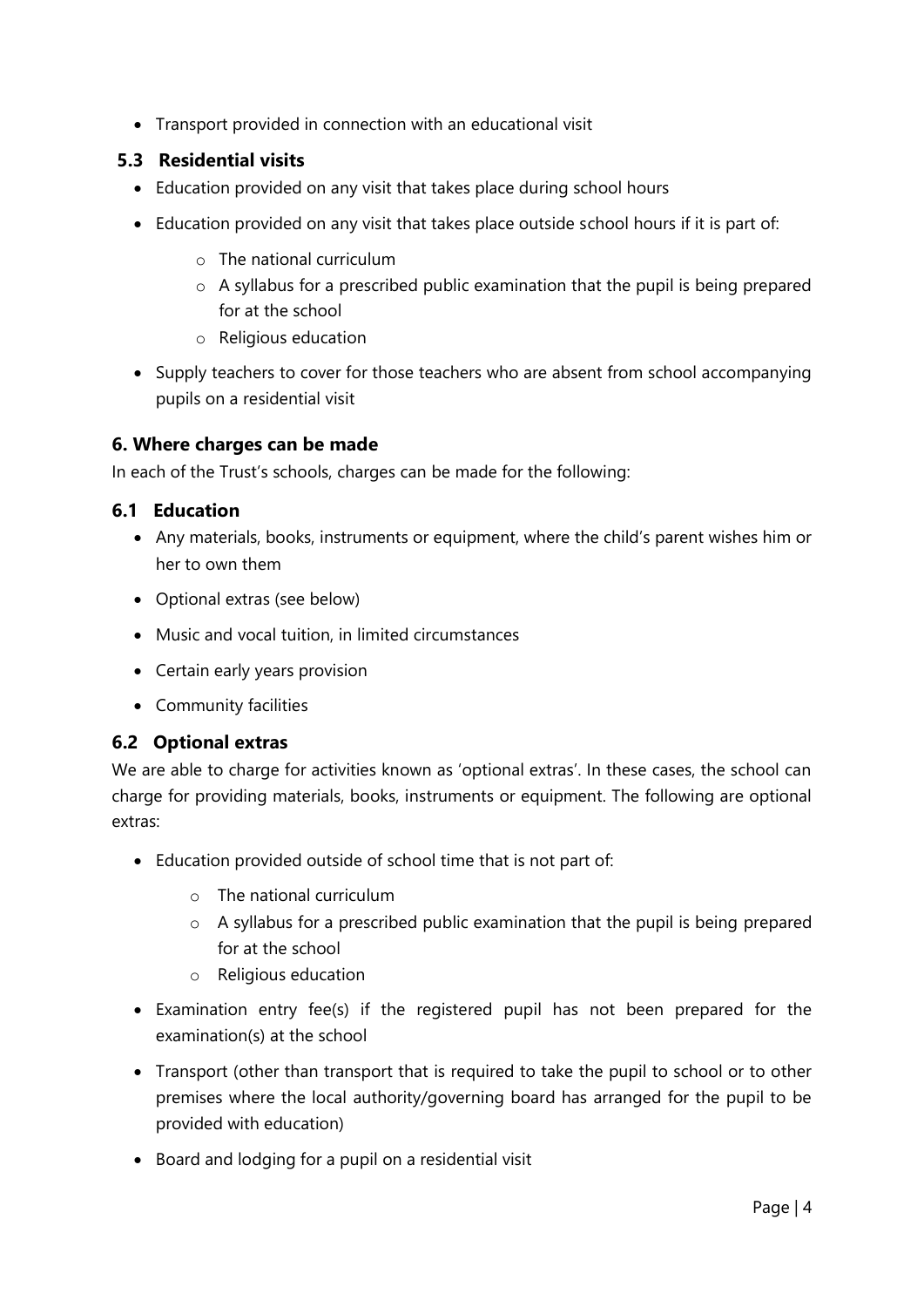Extended day services offered to pupils (such as breakfast clubs, after-school clubs, tea and supervised homework sessions)

When calculating the cost of optional extras, an amount may be included in relation to:

- Any materials, books, instruments or equipment provided in connection with the optional extra
- The cost of buildings and accommodation
- Non-teaching staff
- Teaching staff engaged under contracts for services purely to provide an optional extra (including supply teachers engaged specifically to provide the optional extra)
- The cost, or an appropriate proportion of the costs, for teaching staff employed to provide tuition in playing a musical instrument, or vocal tuition, where the tuition is an optional extra

Any charge made in respect of individual pupils will not be greater than the actual cost of providing the optional extra activity, divided equally by the number of pupils participating.

Any charge will not include an element of subsidy for any other pupils who wish to take part in the activity but whose parents are unwilling or unable to pay the full charge.

In cases where a small proportion of the activity takes place during school hours, the charge cannot include the cost of alternative provision for those pupils who do not wish to participate.

Parental agreement is necessary for the provision of an optional extra which is to be charged for.

#### **6.3 Music tuition**

The school can charge for vocal or instrumental tuition provided either individually or to groups of pupils, provided that the tuition is provided at the request of the pupil's parent.

Charges may not exceed the cost of the provision, including the cost of the staff giving the tuition.

Charges cannot be made:

- If the teaching is an essential part of the national curriculum
- If the teaching is provided under the first access to the Key Stage 2 instrumental and vocal tuition programme
- For a pupil who is looked after by a local authority

#### **6.4 Residential visits**

We can charge for board and lodging on residential visits, but the charge must not exceed the actual cost.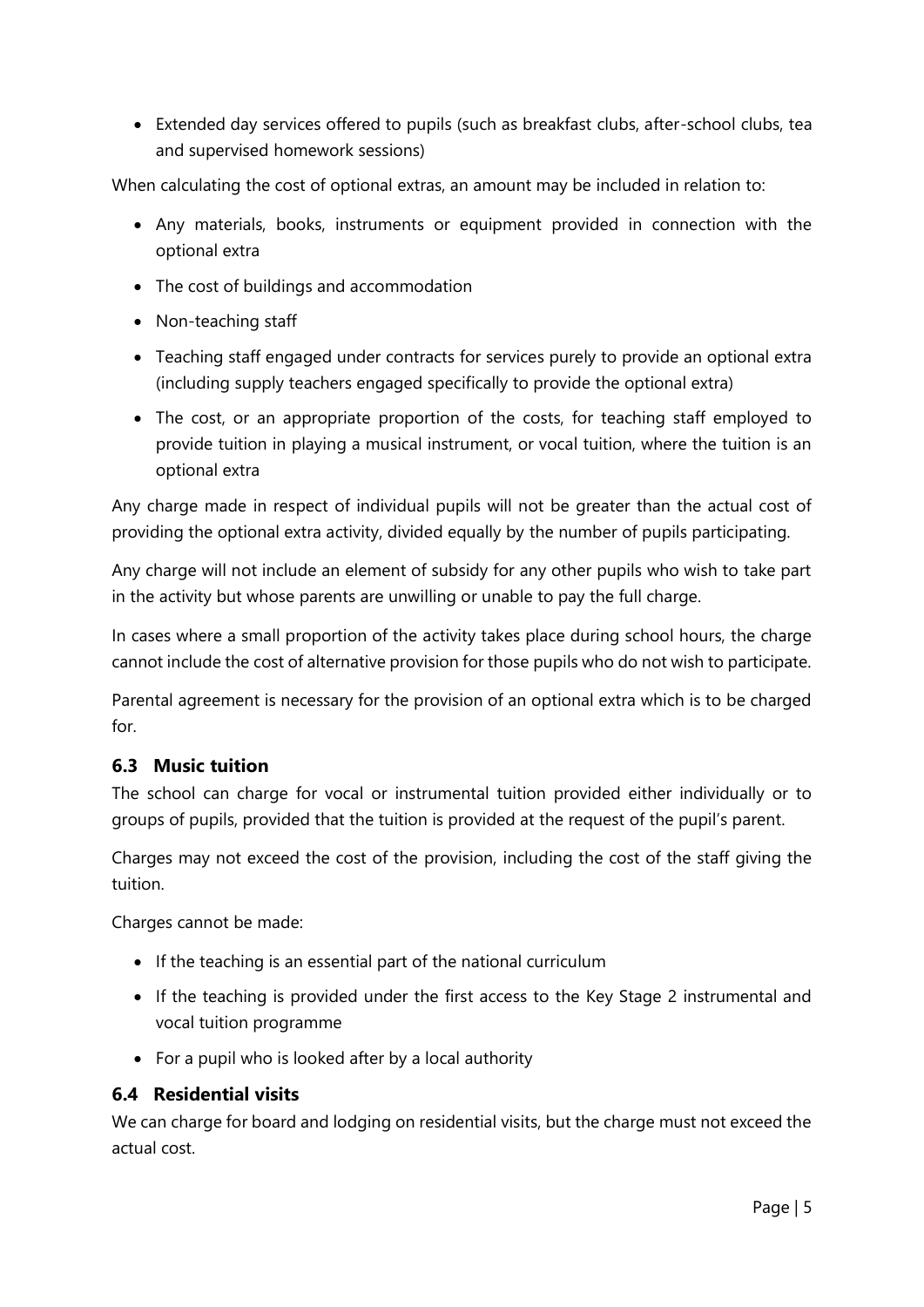# **7. Voluntary contributions**

As an exception to the requirements set out in section 5 of this policy, the school is able to ask for voluntary contributions from parents to fund activities during school hours which would not otherwise be possible.

Some activities for which the school may ask parents for voluntary contributions include:

School trips, sporting events and cooking activities.

**There is no obligation for parents to make any contribution, and no child will be excluded from an activity if their parents are unwilling or unable to pay**. If the school is unable to raise enough funds for an activity or visit then it will be cancelled.

## **8. Activities that schools charge for**

The school will charge for the following activities:

Breakfast and after school provision, additional nursery provision, optional sports clubs where specialised instructors have been brought in.

Each school will have varying activities that they will charge for. Please refer to each school individually.

For each activity, charges made will be to cover the cost of the activity, staffing, transport and any other requirements to enable the activity to take place.

Parents will be informed of any changes to the charges for the coming year at least 28 calendar days in advance of the change.

#### **9. Remissions**

In some circumstances the school may not charge for items or activities set out in sections 6 and 8 of this policy. This will be at the discretion of the CEO and will depend on the activity in question.

#### **10. Debtors**

The Heads may write off debts under £100.

Debts over £100 may be written off only with the approval of the Finance Committee.

Debts above the level detailed in the annual funding letter must be submitted to DfE for approval to be written off.

The Schools' finance staff will be responsible for chasing outstanding debts.

The following debt recovery policy will be applied:

• If payment has not been received 30 days after invoice, a first reminder will be sent requesting payment.